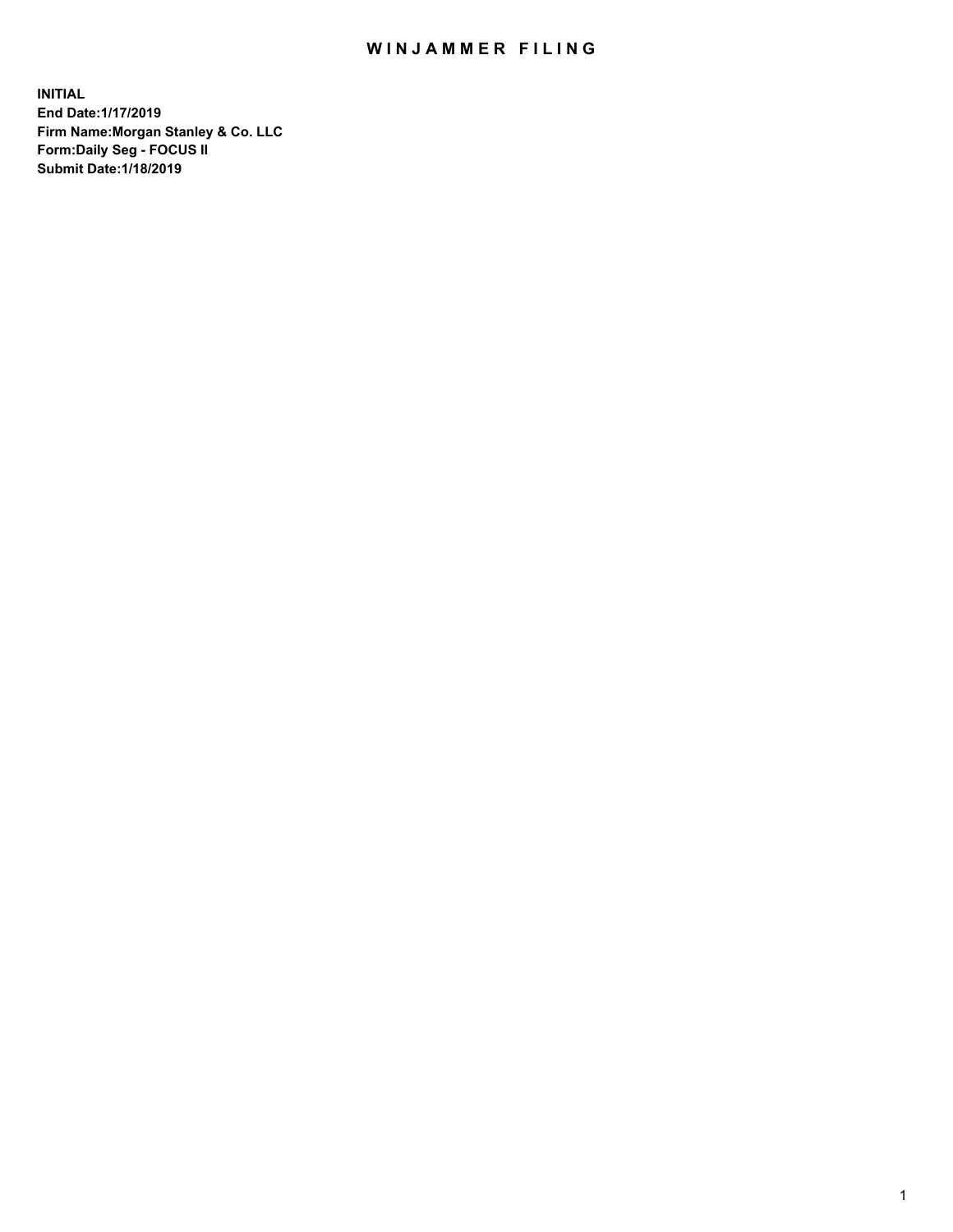**INITIAL End Date:1/17/2019 Firm Name:Morgan Stanley & Co. LLC Form:Daily Seg - FOCUS II Submit Date:1/18/2019 Daily Segregation - Cover Page**

| Name of Company                                                                                                                                                                                                                                                                                                               | Morgan Stanley & Co. LLC                                    |
|-------------------------------------------------------------------------------------------------------------------------------------------------------------------------------------------------------------------------------------------------------------------------------------------------------------------------------|-------------------------------------------------------------|
| <b>Contact Name</b>                                                                                                                                                                                                                                                                                                           | <b>Ikram Shah</b>                                           |
| <b>Contact Phone Number</b>                                                                                                                                                                                                                                                                                                   | 212-276-0963                                                |
| <b>Contact Email Address</b>                                                                                                                                                                                                                                                                                                  | Ikram.shah@morganstanley.com                                |
| FCM's Customer Segregated Funds Residual Interest Target (choose one):<br>a. Minimum dollar amount: ; or<br>b. Minimum percentage of customer segregated funds required:% ; or<br>c. Dollar amount range between: and; or<br>d. Percentage range of customer segregated funds required between:% and%.                        | 280,000,000<br><u>0</u><br><u>00</u><br>0 <sup>0</sup>      |
| FCM's Customer Secured Amount Funds Residual Interest Target (choose one):<br>a. Minimum dollar amount: ; or<br>b. Minimum percentage of customer secured funds required:%; or<br>c. Dollar amount range between: and; or<br>d. Percentage range of customer secured funds required between:% and%.                           | 140,000,000<br><u>0</u><br>0 <sub>0</sub><br>0 <sub>0</sub> |
| FCM's Cleared Swaps Customer Collateral Residual Interest Target (choose one):<br>a. Minimum dollar amount: ; or<br>b. Minimum percentage of cleared swaps customer collateral required:%; or<br>c. Dollar amount range between: and; or<br>d. Percentage range of cleared swaps customer collateral required between:% and%. | 92,000,000<br><u>0</u><br>0 Q<br>00                         |

Attach supporting documents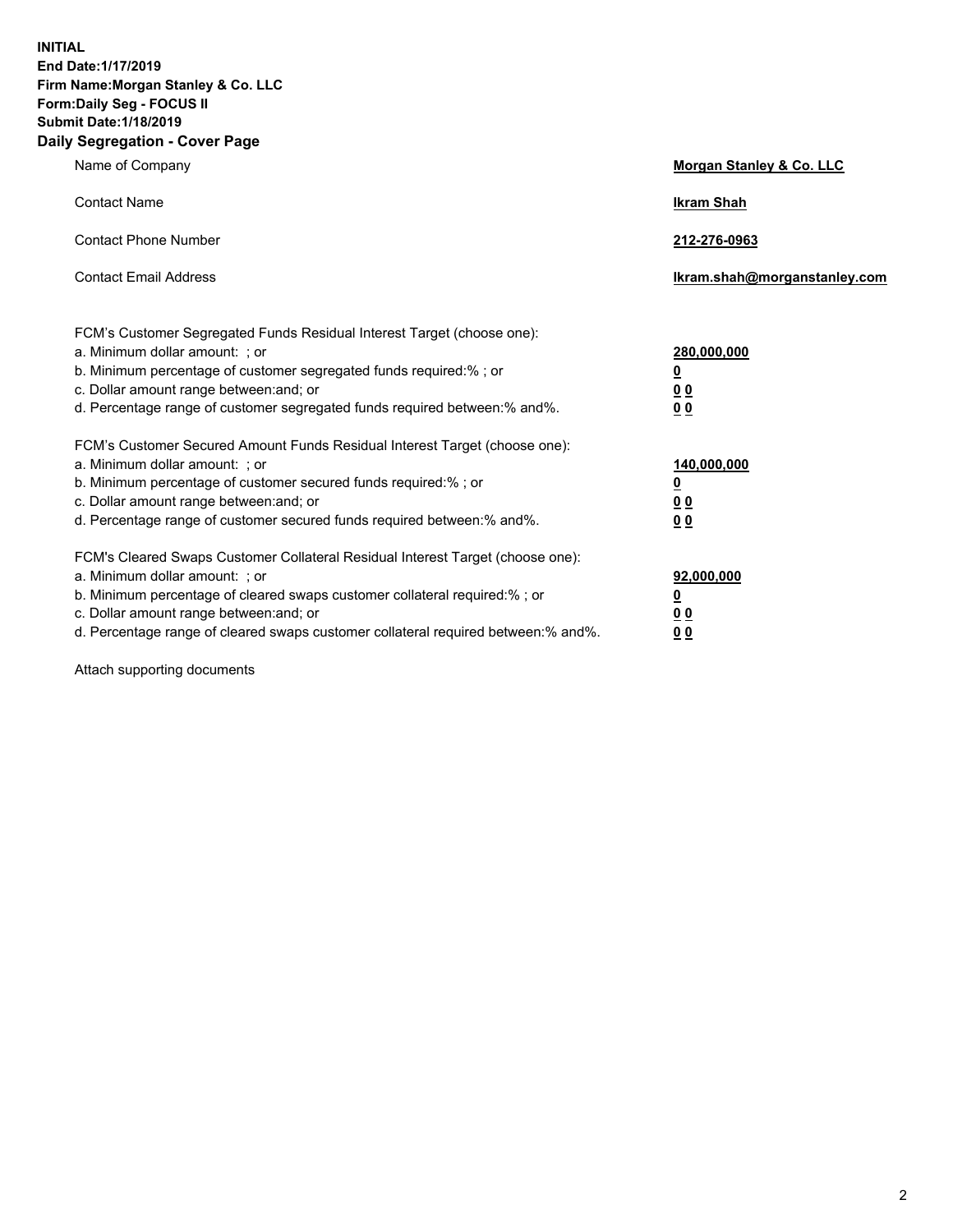## **INITIAL End Date:1/17/2019 Firm Name:Morgan Stanley & Co. LLC Form:Daily Seg - FOCUS II Submit Date:1/18/2019 Daily Segregation - Secured Amounts**

Foreign Futures and Foreign Options Secured Amounts Amount required to be set aside pursuant to law, rule or regulation of a foreign government or a rule of a self-regulatory organization authorized thereunder 1. Net ledger balance - Foreign Futures and Foreign Option Trading - All Customers

- A. Cash **3,426,107,603** [7315]
	- B. Securities (at market) **2,068,158,489** [7317]
- 2. Net unrealized profit (loss) in open futures contracts traded on a foreign board of trade **-343,619,790** [7325]
- 3. Exchange traded options
	- a. Market value of open option contracts purchased on a foreign board of trade **5,207,231** [7335]
	- b. Market value of open contracts granted (sold) on a foreign board of trade **-4,761,910** [7337]
- 4. Net equity (deficit) (add lines 1. 2. and 3.) **5,151,091,623** [7345]
- 5. Account liquidating to a deficit and account with a debit balances gross amount **100,260,933** [7351] Less: amount offset by customer owned securities **-99,099,033** [7352] **1,161,900**
- 6. Amount required to be set aside as the secured amount Net Liquidating Equity Method (add lines 4 and 5)
- 7. Greater of amount required to be set aside pursuant to foreign jurisdiction (above) or line 6.

## FUNDS DEPOSITED IN SEPARATE REGULATION 30.7 ACCOUNTS

- 1. Cash in banks
	- A. Banks located in the United States **445,737,634** [7500]
	- B. Other banks qualified under Regulation 30.7 **888,494,495** [7520] **1,334,232,129**
- 2. Securities
	- A. In safekeeping with banks located in the United States **173,267,461** [7540]
	- B. In safekeeping with other banks qualified under Regulation 30.7 **0** [7560] **173,267,461** [7570]
- 3. Equities with registered futures commission merchants
	-
	- B. Securities **0** [7590]
	- C. Unrealized gain (loss) on open futures contracts **116,931** [7600]
	- D. Value of long option contracts **0** [7610]
- E. Value of short option contracts **0** [7615] **6,691,397** [7620]
- 4. Amounts held by clearing organizations of foreign boards of trade
	- A. Cash **0** [7640]
	- B. Securities **0** [7650]
	- C. Amount due to (from) clearing organization daily variation **0** [7660]
	- D. Value of long option contracts **0** [7670]
	- E. Value of short option contracts **0** [7675] **0** [7680]
- 5. Amounts held by members of foreign boards of trade
	-
	-
	- C. Unrealized gain (loss) on open futures contracts **-343,736,721** [7720]
	- D. Value of long option contracts **5,207,231** [7730]
	- E. Value of short option contracts **-4,761,910** [7735] **3,828,025,873**
- 6. Amounts with other depositories designated by a foreign board of trade **0** [7760]
- 7. Segregated funds on hand **0** [7765]
- 8. Total funds in separate section 30.7 accounts **5,342,216,860** [7770]
- 9. Excess (deficiency) Set Aside for Secured Amount (subtract line 7 Secured Statement Page 1 from Line 8)
- 10. Management Target Amount for Excess funds in separate section 30.7 accounts **140,000,000** [7780]
- 11. Excess (deficiency) funds in separate 30.7 accounts over (under) Management Target **49,963,337** [7785]

**0** [7305]

[7354] **5,152,253,523** [7355]

**5,152,253,523** [7360]

[7530]

A. Cash **6,574,466** [7580]

 A. Cash **2,276,426,245** [7700] B. Securities **1,894,891,028** [7710] [7740] **189,963,337** [7380]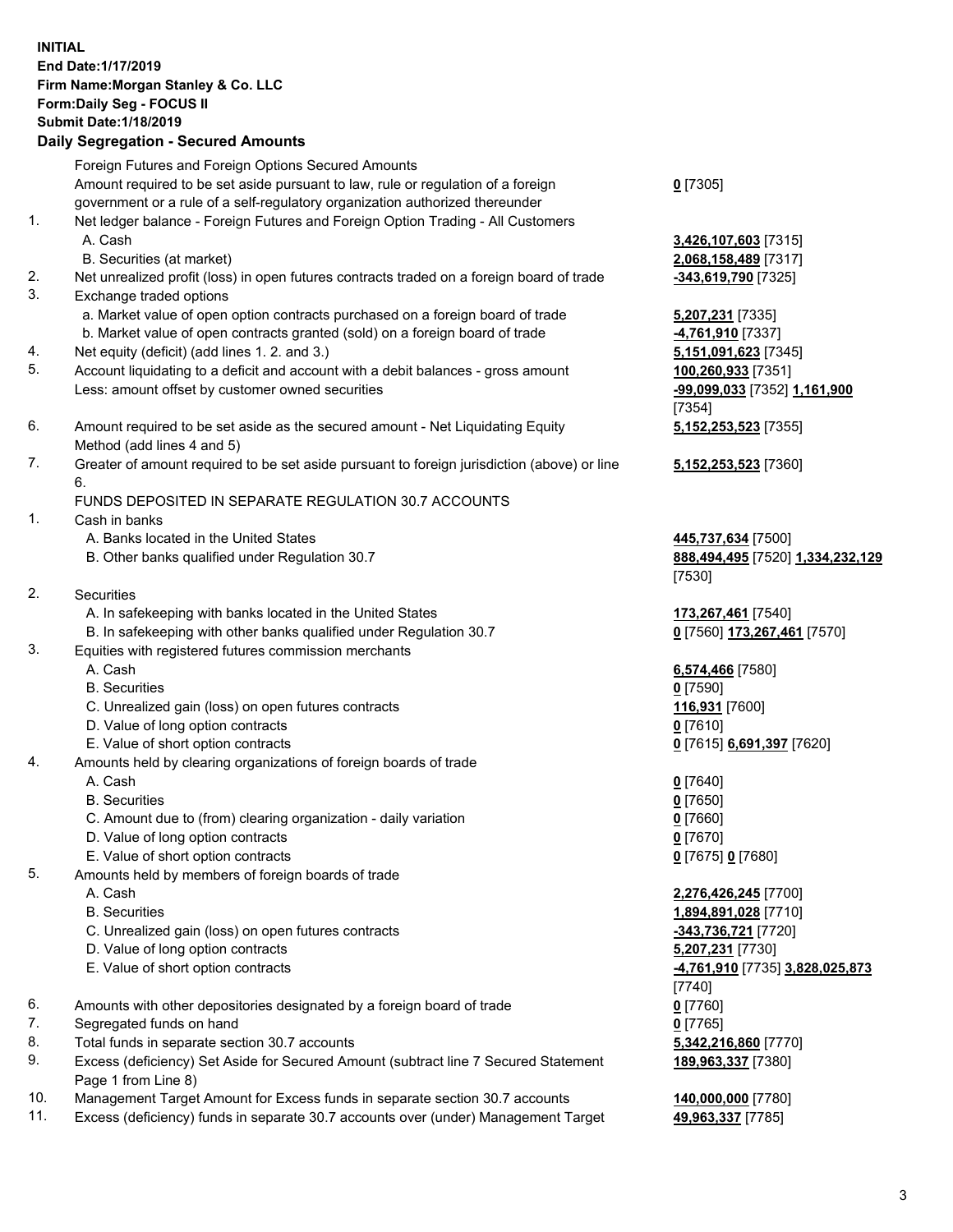**INITIAL End Date:1/17/2019 Firm Name:Morgan Stanley & Co. LLC Form:Daily Seg - FOCUS II Submit Date:1/18/2019 Daily Segregation - Segregation Statement** SEGREGATION REQUIREMENTS(Section 4d(2) of the CEAct) 1. Net ledger balance A. Cash **7,767,635,041** [7010] B. Securities (at market) **6,231,015,652** [7020] 2. Net unrealized profit (loss) in open futures contracts traded on a contract market **2,925,523,398** [7030] 3. Exchange traded options A. Add market value of open option contracts purchased on a contract market **275,384,382** [7032] B. Deduct market value of open option contracts granted (sold) on a contract market **-342,940,285** [7033] 4. Net equity (deficit) (add lines 1, 2 and 3) **16,856,618,188** [7040] 5. Accounts liquidating to a deficit and accounts with debit balances - gross amount **282,045,321** [7045] Less: amount offset by customer securities **-280,509,294** [7047] **1,536,027** [7050] 6. Amount required to be segregated (add lines 4 and 5) **16,858,154,215** [7060] FUNDS IN SEGREGATED ACCOUNTS 7. Deposited in segregated funds bank accounts A. Cash **4,399,608,213** [7070] B. Securities representing investments of customers' funds (at market) **0** [7080] C. Securities held for particular customers or option customers in lieu of cash (at market) **646,283,484** [7090] 8. Margins on deposit with derivatives clearing organizations of contract markets A. Cash **6,443,030,213** [7100] B. Securities representing investments of customers' funds (at market) **0** [7110] C. Securities held for particular customers or option customers in lieu of cash (at market) **5,584,732,168** [7120] 9. Net settlement from (to) derivatives clearing organizations of contract markets **173,979,692** [7130] 10. Exchange traded options A. Value of open long option contracts **275,384,382** [7132] B. Value of open short option contracts **-342,940,285** [7133] 11. Net equities with other FCMs A. Net liquidating equity **8,878,452** [7140] B. Securities representing investments of customers' funds (at market) **0** [7160] C. Securities held for particular customers or option customers in lieu of cash (at market) **0** [7170] 12. Segregated funds on hand **0** [7150] 13. Total amount in segregation (add lines 7 through 12) **17,188,956,319** [7180] 14. Excess (deficiency) funds in segregation (subtract line 6 from line 13) **330,802,104** [7190]

- 15. Management Target Amount for Excess funds in segregation **280,000,000** [7194]
- 16. Excess (deficiency) funds in segregation over (under) Management Target Amount Excess

**50,802,104** [7198]